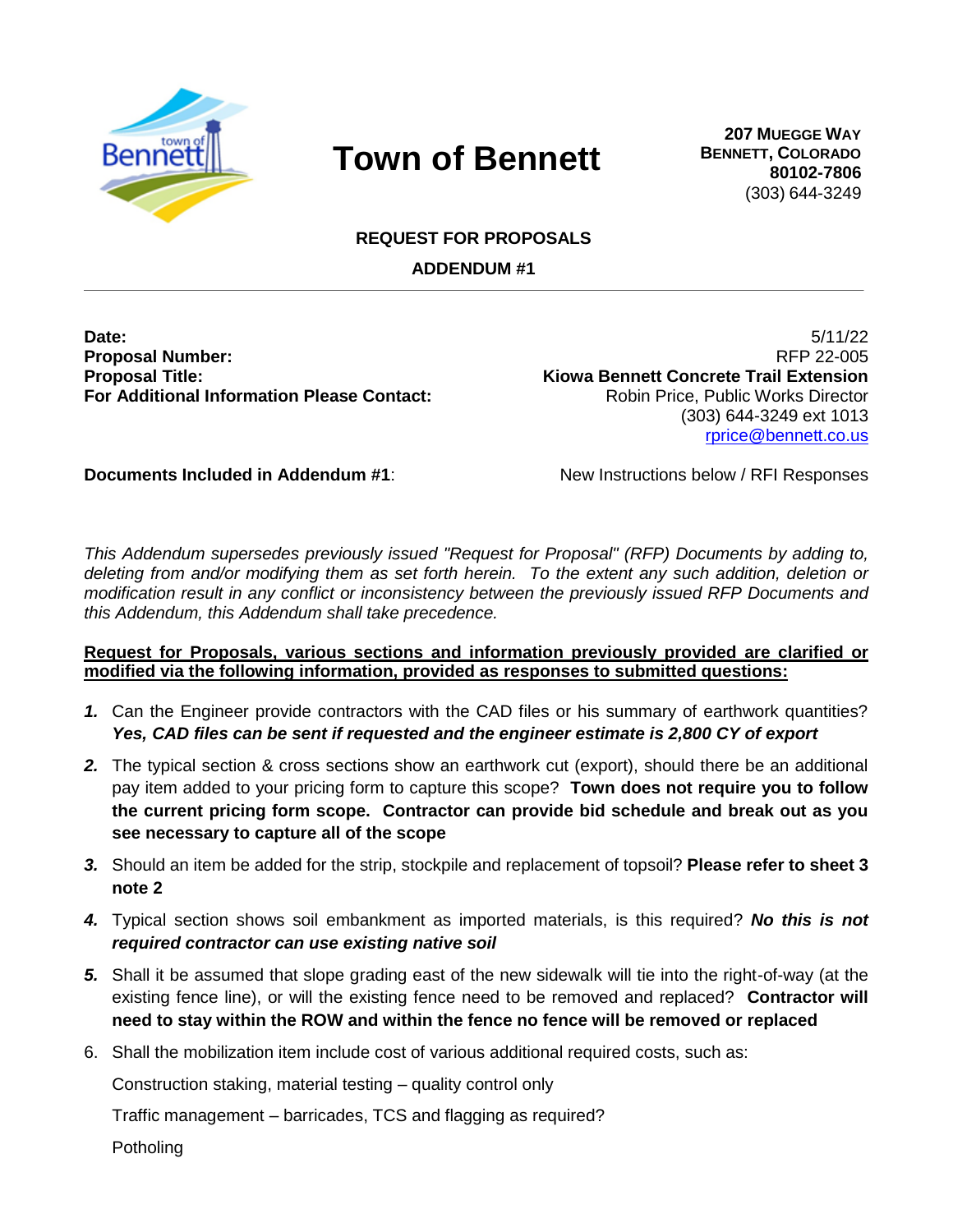Erosion control Plan & required BMP's?

**Construction staking should be included as part of your bid, material testing will be with Kumar and contractor is responsible to schedule the testing but Kumar will bill Town directly. The trail will be closed during construction and necessary closure and trail work signs will be provided by The Town any traffic control that is required can be provided by The Town. Any potholing should be included in the bid and the Town does not require erosion control permit it is contractor's responsibility to follow any state permit guidelines. Please refer to Item 8 & 9 sheet 2.**

7. Does the Town have any locations for excess earthwork?

**The 2,800 CY of export stated above can be stockpiled on the south end of the project of the trail limits in Town ROW**

- *8.* Are there any anticipated utility relocations required for the work area? *Please do not include any utility relocations in the bid*
- *9.* Who provides the construction surveying? *Contractor provides the construction surveying The Town will provide CAD and control points.*
- **10.** Is a bid bond required? **No**
- *11.* Do we need to provide 6" of CDOT class 6 road base over the entire length of the new concrete trail? *The Town does not require bedding and please delete the requirement of the 6" CDOT class 6 that is not required.*
- *12.* Is CDOT 4500 psi Class D/B acceptable? *yes*
- *13.* Does the concrete need any type of reinforcement, such as fibermesh? *Town requires fibermesh but no rebar. The control joints are to be sawed.*
- 14. Do you plan to have CDOT inspectors involved on this project? **This is a Town road and a Town project CDOT has no involvement in this project.**
- 15. What is the thickness of the existing asphalt? **3-4" asphalt and the asphalt can be taken to 905 4 th street to be dumped with existing asphalt piles.**
- *16.* What is the engineer's project estimate? *The Town has sufficient resources for the cost of this project and will not be providing an estimate.*
- 17. Water access. Is there a fire hydrant close, or can we get a truck or more of water from the town yard for dust control? Or do we need to rent a construction water meter from the town? Cost associated for the meter if required? **The closest fire hydrant will be at the Antelope Hills Sub Division to the south of the trail. The Town will provide a water meter.**
- 18. Does the town have a stockpile of fill soils available for the small amount possibly needed for the area of demo for the asphalt trail? Or do you want us to field fit the slope in the barrow ditch between the poles and the road edge to accommodate the needed fill before topsoil spreading for seeding? **Please use existing native soil to grade and backfill before seeding.**
- 19. It appears there is a storm inlet approximately 62 ft south of the LOC, East of Kiowa Bennett Rd. Please confirm. It is located right in the centerline of the high-line power poles. **This is outside of the project limits.**
- 20. There is an asphalt private driveway at approximately .3 miles south of CR 6. It goes east of the Kiowa Bennett Rd. 20 ft wide. Do we come up to the asphalt on each side (North/South) and tie into this asphalt at grade with the new concrete walk? There is a grey 2-car garage and small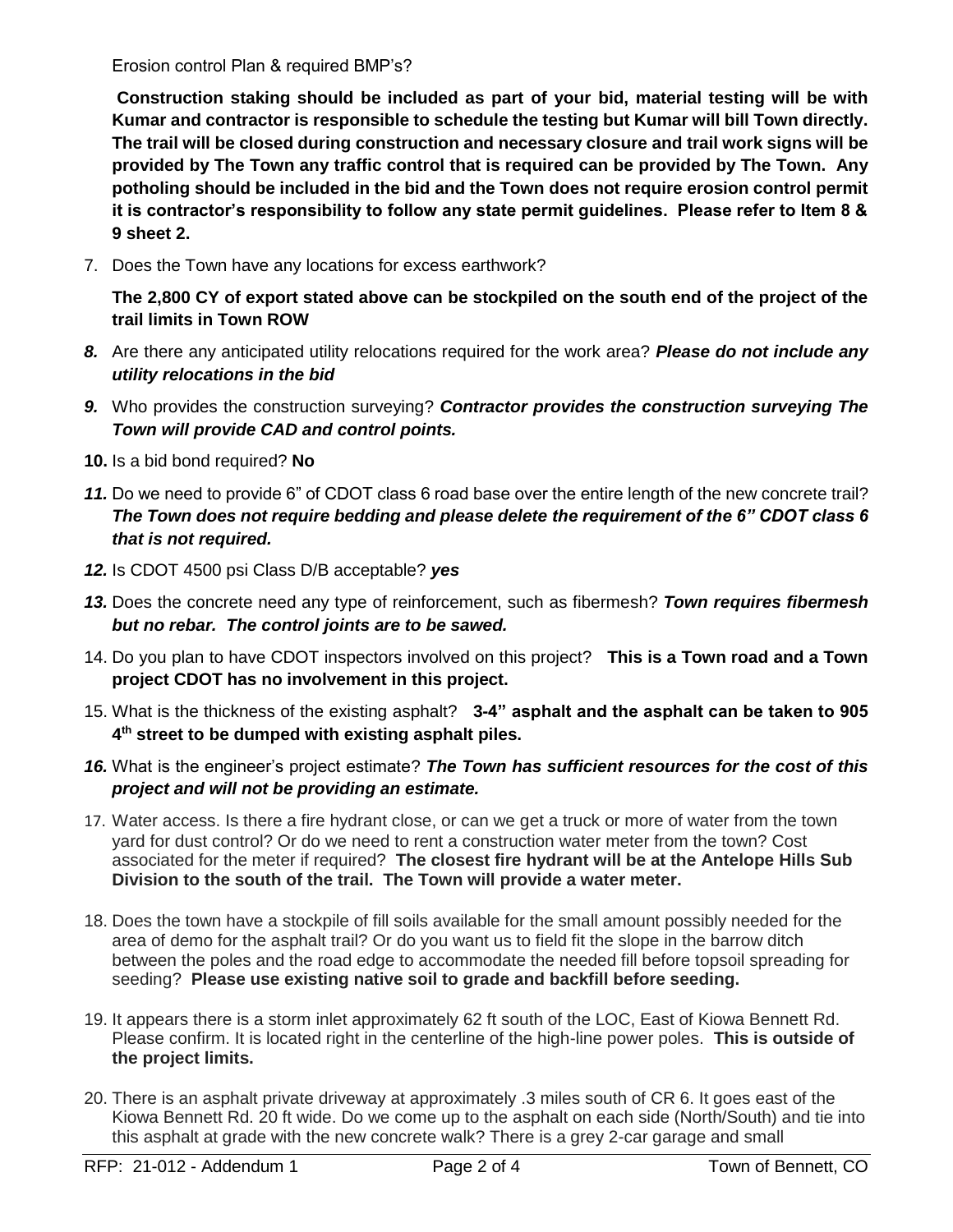outbuilding to the east for a reference point. **The asphalt driveway is designed to match existing grade. Contractor will need to cut and form sidewalk to existing grade per plan. Any asphalt that is damaged from contractor will need to be repaired.**

- 21. How wide is the easement on the east side of the high-line poles? On the North end, the gap from center of poles to the private 4-wire fence is about 14ft. That allows for the 1'6" ROW edge, then 8ft new concrete walk, then approximately 4ft of gap to the poles. It seems like a sufficient space to stay east of the pole line. But as you go south, the pole line crowds to the west where at 2600LF from CR 6, the centerline of poles is about 24ft east of the edge of asphalt. South end is about 32ft from edge of asphalt (Kiowa Bennett Rd). Do you want us to parallel the pole centerline and stay about 4ft of gap from the poles? This seems like the logical design? Otherwise, the walk looks like it is moving east of the poles as it travels south. This could look bad in the hay field on the south end. Please advise. **Please follow the plans and stay consistent off of the fence line and work around the poles.**
- 22. Is there a provision for a delay in seeding until the fall for disturbed areas? Planting in July seems it will have a germination issue. If the contractors need to provide this service, is an addendum provided to get substantial completion done in July to start the warranty process, with a retainage kept for the cost that was bid to do the reclamation later in the year? **Please include seeding will discuss with contractor that is hired.**
- 23. No indication on the plans for an entrance to the LOC site for a VTC pad. (South end versus North end). **Contractor can access both north and south ends and include VTC pad on either end**
- 24. Same question for placement of a concrete washout area for the concrete trucks. **Any concrete washout areas can be done in Town ROW and cleaned up at the project close.**
- 25. Trash receptacle and Toilet placement, Stabilized staging areas: Where do you want these? Are they to be provided by the town? It looks like ideal placement is near the Asphalt drive in the middle of the LOC. **Contractor is responsible for any trash, toilet, etc. that is needed to perform this work. Contractor can provide The Town at start of project locations.**
- 26. Is there a requirement by the Electrical Utility Company to have personnel on site while we are grading the east side and removing asphalt from the west side, as well as final grading right up to the poles? This also brings up the question on page 20 about the "future" Type I and Type H road details. It puts the poles in the traffic lanes. Easement is different in the plans than the actual. **No requirement by electrical company to be on site. Please disregard any future plans and place trail per existing plans.**
- 27. The cross-section detail sheets for STA 0+00 to STA 26+50 do not match the actual easement/pole centerline from the edge of asphalt. Please advise. **The cross section is to the east side of edge of pavement.**
- 28. Page 20 shows a Curb/Gutter detail which is presumed to be a "future" scope, not within this project? **Sheet 20 is long term future Town reference only.**
- 29. Based on the start date of June 13<sup>th</sup> and the Completion date of July 13<sup>th</sup> there is 30 Calendar Days to complete this project. Is this a Calendar Day contract? Will weekend work be allowed? **This is not a calendar day project once a contractor is chosen the schedule will be agreed upon and weekend work is allowed.**
- 30. Please confirm that the typical CDOT Expansion joint is acceptable every 500 feet and if so will they need to be sealed? **Yes, and Yes.**